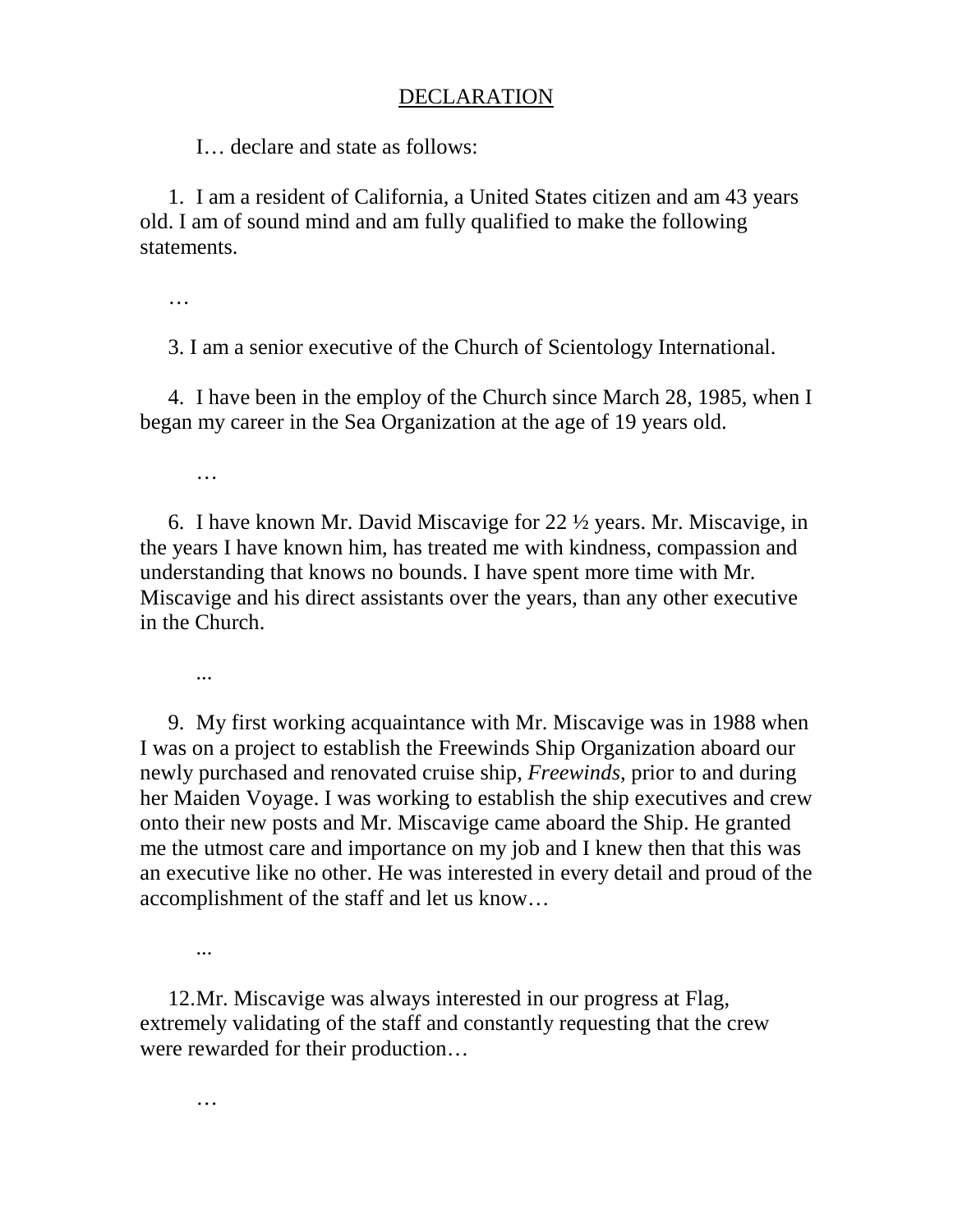17. 1n the last 12 ½ years since becoming a part of International Management, I have been part of almost every conference, meeting or interaction with International Management and Mr. Miscavige in that entire time and have spent a minimum of 5,000 hours with Mr. Miscavige…I have only experienced the utmost in patience, care, understanding and interest in executives and staff and seeing to our duplication of L. Ron Hubbard's writings. Every meeting has been toward increasing our competence, ability and purpose to bring about a renaissance on the planet with L. Ron Hubbard technology. Some meetings have been short. Some have lasted longer depending on the subject. In each case they addressed what L. Ron Hubbard said International Management and Golden Era Productions are meant to accomplish. In the meetings we studied what L. Ron Hubbard said, cleared up any misunderstandings, handled any false information or ideas we may have accumulated and went straight back to what L. Ron Hubbard said and how we will accomplish moving more people up the levels of Scientology and how we will accomplish a more flourishing and prospering Church. The meetings have included talking, studying, writing diagrams on the write-on boards and at times audiovisual presentations produced at Gold…

…

19. Below is the information of Tom DeVocht, his position in the Church and his relevant history.

…

22. .. At Int, Tom's first action was working on the building where CMO International now works. He took an authorized budget of \$2.5 million and signed a contract for much more with no authorization at all. He had no complete planning and did not report that he had done this and did not even obtain clearance through our Church Legal Department on any contract, which is standard policy. He withheld his actions and sat on the bills for 3 months so it was unknown. Once the contractor started complaining he brought the bills to the Finance Department who were now obligated to pay.

23. At this point, the Finance Office and other Int executives stepped in. Tom had been left unsupervised as I mentioned above due to appearing to be able to handle it. When he started getting inspected by Int executives, he confessed that what he did was sign work orders and committed expenses without any authority or info to seniors. He stated that he operated independently knowing that such expenses would be turned down. He also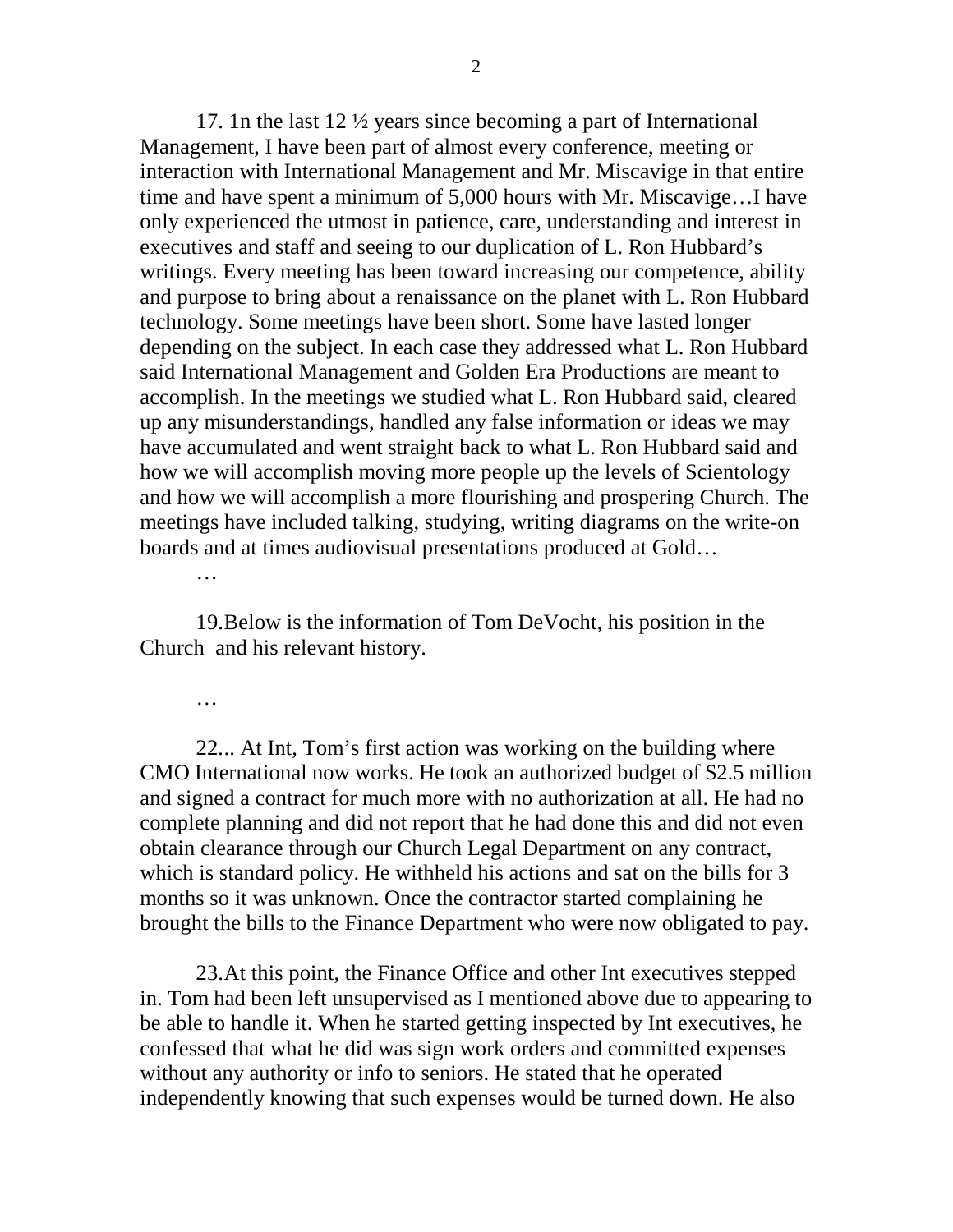confessed that he knew that he was conning others into thinking that he must be informing Mr. Miscavige, when this was *NOT* THE CASE, and he was most definitely not reporting to Mr. Miscavige, and he knew Mr. Miscavige would never sanction his irregularities or expenditures.

24. …He [DeVocht] told me…in 2001 a few months after he had started the project that he considered it a real mess and did not want to inform COB about it as it was a real problem and that he intended to handle it without having to give all the bad news and details. The truth was that he was so incompetent that his only solutions were spending more money and lying…

25. Later projects were the same thing. After having apparently reformed, Tom was given another chance to work in Int as a Construction Manager on the berthing buildings where we (the staff) live, a project that had to be taken over and completed by others. When Tom was overseeing those renovations, he decided to hire independents and subs without hiring any general contractor to oversee it. He did it with no planning and signed contracts with no corporate authorization. In the end this was a disaster and cost much more than it ever would have.

26. Tom had a long history of such disasters… not discovered until right before he left in 2005. Now, the Fort Harrison has been done properly under Mr. Miscavige's direction, the same direction given to Tom DeVocht (which he ignored) and which later was followed by others. That building will now last for the next generation.

…

28. Tom was repeatedly told to get proper planning done to get the Fort Harrison done right and get it ready before the Mecca and he would not do it. He only knew how to "wing it" and in a destructive manner. He never would complete the Mecca space plans despite years of delay. Now the Mecca is starting after people who would do the job got proper planning done.

29. Investigation into Tom's work at Flag found he had gross overspends (since recovered) and that he was making deals as a favor to a local crony he had here in Clearwater who turned out to be a felon.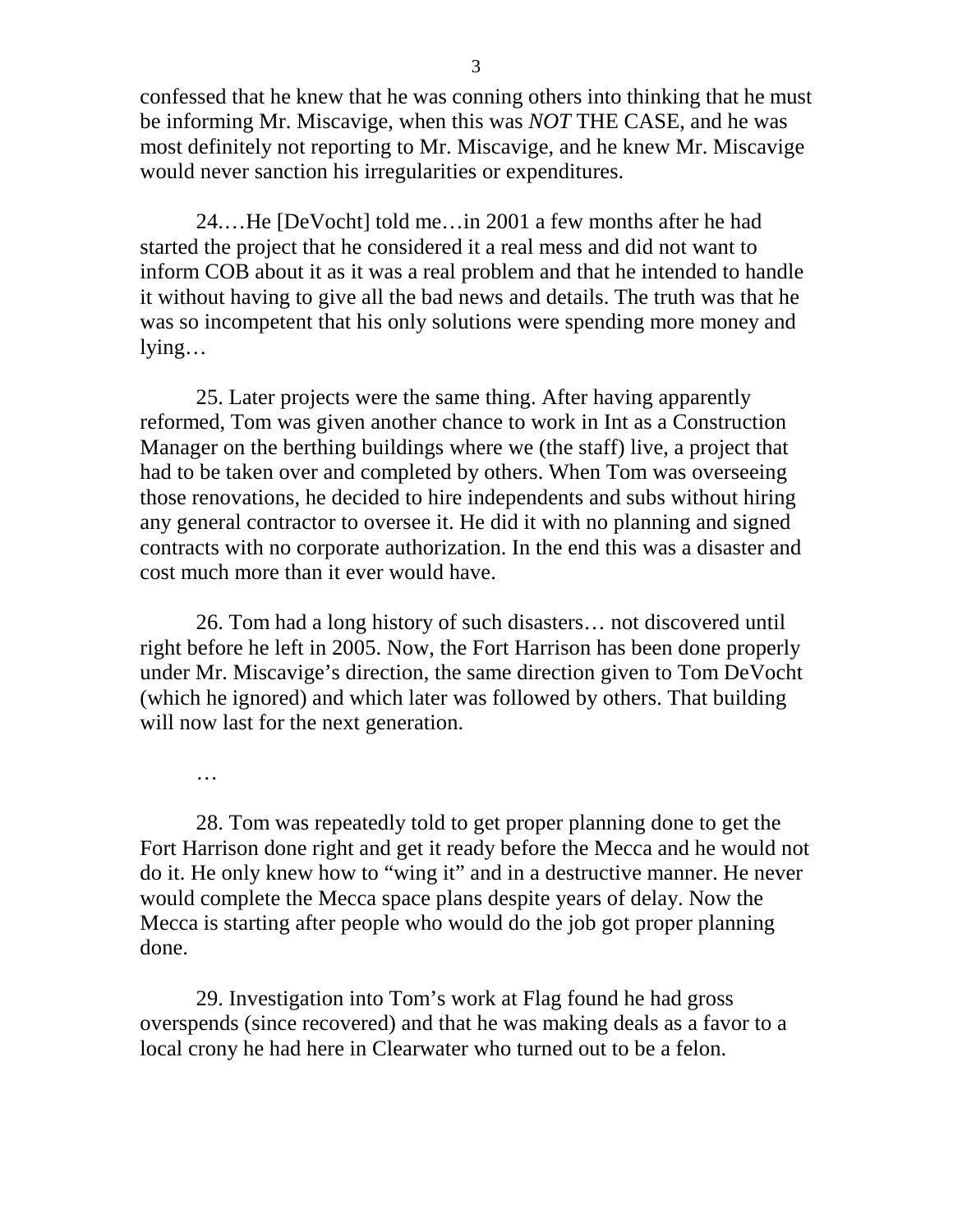30. It is certainly clear by his actions that Tom had to be taken off all construction projects because he was too expensive and destructive.

31. When 2004 hit, we were really moving into the big time and the plan was to get all orgs done efficiently, cost effectively and in a manner like add water and mix. Coping it along was not going to cut it at these orders of magnitude. He had already at that time been taken off supervision of base buildings for gross overspends but was given another chance, again after correction and promising to reform...

32. Finally an end was put to Tom's actions and he was stopped in his financial wastage. It was that simple. All told after full review of all his projects, he easily cost us \$25 million in overspends.

33. Now he is complaining and making up lies about Chairman of the Board RTC and being an accomplice to an operation being run by Marty Rathbun to disrupt Church operations.

34. I can only assign these actions to bitterness out of having lost a position that was on the pulse of a huge movement, one that was gearing up for unprecedented expansion, and that expansion has now become, since he left, unparalleled. It is an exciting life and Tom always loved the excitement and wanted power and now he has none.

37. …I have known Mike Rinder since the early 90s and worked closely with him on and off from 1999 until 2007.

38. Mike Rinder is a very unlikeable character. In my dealings with him, he treated me with disdain, both when I was in a junior or equal position to him and also when in a senior position to him. He was arrogant, lacking any warmth, showed no interest in staff or his peers and was generally unkind. He was infamous for being lazy. I will detail this description below.

39. When we opened our new Church in Madrid, in 2004, I was there for a couple of months, under Mr. Miscavige's direction—in communication with him every day, to establish that Church. Mike was there at the opening and he couldn't have been less interested. That Church is exquisite and working on that was one of the most exciting projects I have ever done. I was getting the staff set up in the new facilities, uniformed, getting them trained, grooving them in, working on promotion and reaching out to the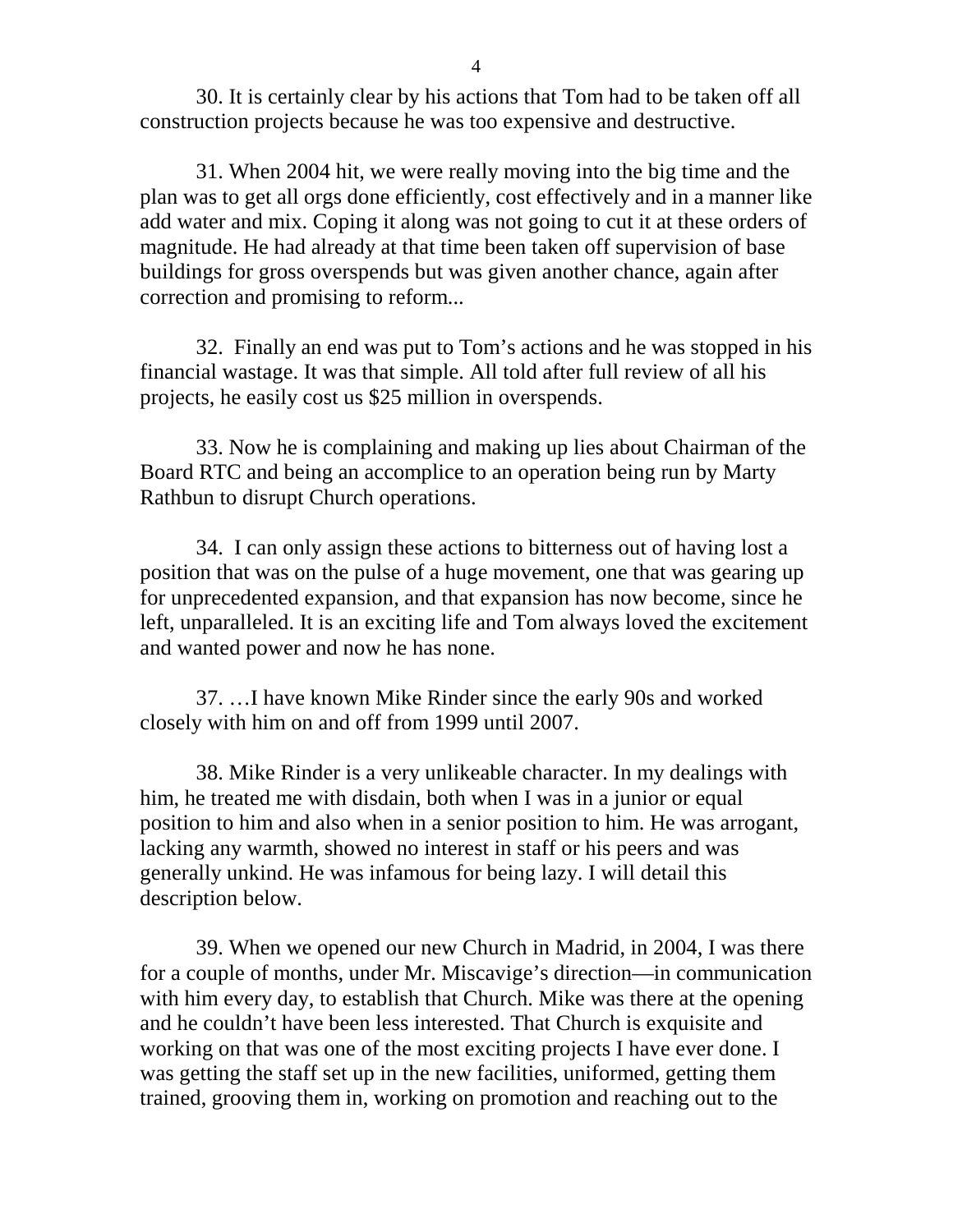local community, bringing in new public. Mike was bored, literally. All he would do while he was there was pretend to work on legal matters for a short time and then left. He did not want to have anything to do with servicing the public, caring for the staff, training them, nothing. Mike didn't want to get involved. That gives a good sample of this man as a Scientology executive. He did not care about Scientology staff or the public.

…

41. Mike really just didn't care and he, not long before he took off, said so to me. He also admitted to me that he knew what Mr. Miscavige was doing was going to bring the religion to new realms and he purposely had an operating basis of doing as little as he possibly could and that he didn't care.

42. In fact, he admitted to me that he would purposely pull Chairman of the Board into Legal because he knew Mr. Miscavige would handle it and Mike did not want to do the work involved… He knew how much Mr. Miscavige wanted to be working on getting the tech out but he kept not handling the job and pulling Mr. Miscavige into it.

…

46. And as a result of their actions, they had kept Mr. Miscavige off post and eventually Mr. Miscavige took both of them off the lines altogether for their destructive acts.

…

48. Mike left the Sea Org because he was no longer in a position of power. It is Sea Org policy that when a person's production consistently amounts to a destructive act, they shall be demoted. And that was the case with Mike. There were years of negligence and the many legal mess-ups that Mike was involved in from his position cost the Church many millions.

49. So, when Mike left in 2007, he had long since not been working in a position of power, he was in England for a short time, and he was told to stay in England for the time being and do what he wanted, but not to come back to Int. He was even told he could go out to an org in Australia and get it built up. But that was not Mike's game. He was not interested in building Scientology orgs.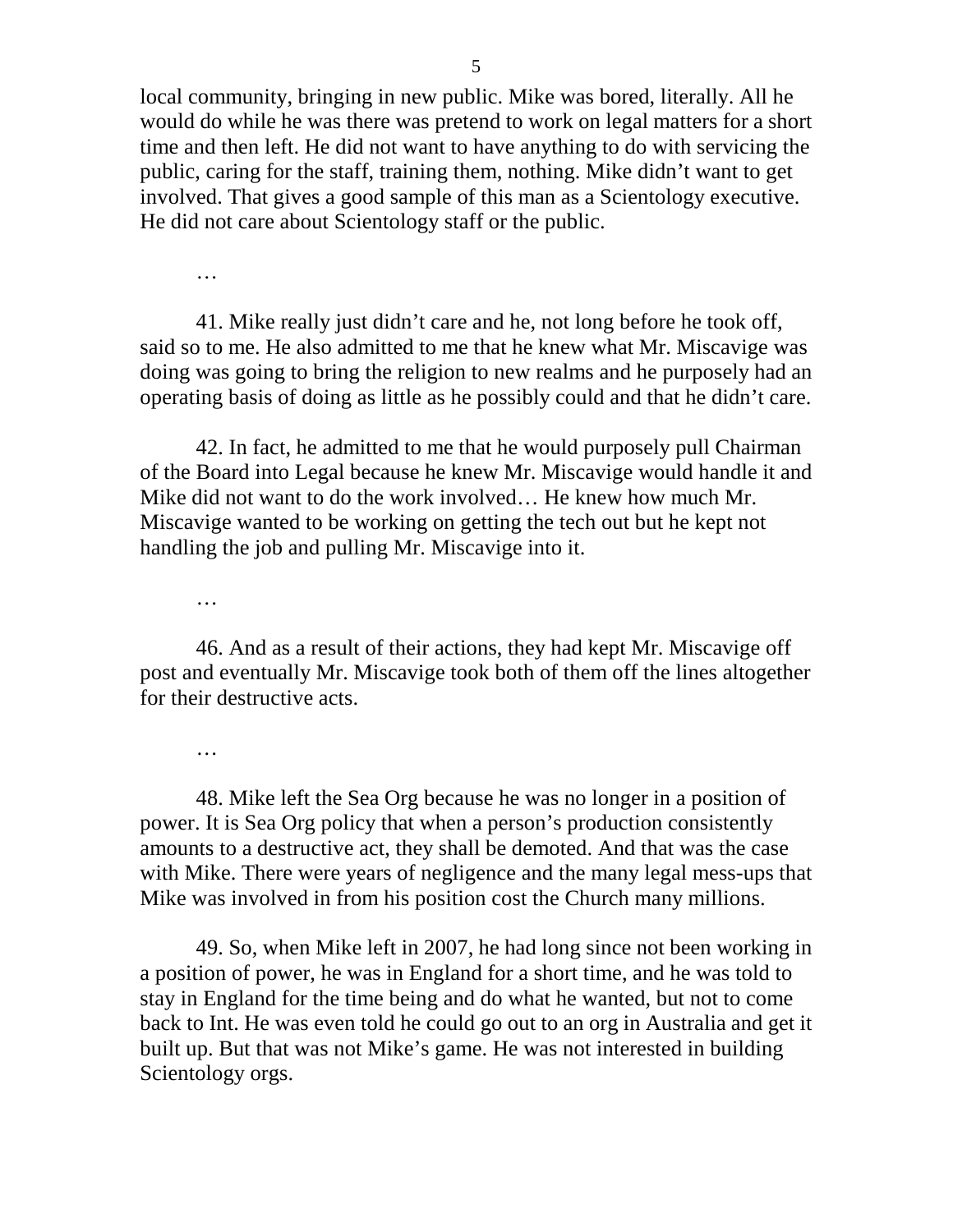50. I never in my entire history in the Sea Organization or Scientology met another staff member with as little ARC (Affinity, Reality and Communication = Understanding) than Marty Rathbun. In the  $10+$  years that I knew him…

52. In 2003, when he was no longer working on Legal, he told me that he did not know what to do. He really had no other capabilities beyond fighting.

…

55. At that time, Rathbun beat Mike Rinder to the point of almost killing him, choking him on the floor until he turned purple. I was scared. 5 men had to pull him off Mike. I had never in my life before that or after seen anything like that. Marty had to be brought under control by us. Our insistence that he take responsibility for the harm he had done to the group resulted in his blowing up and attacking Mike. Mr. Miscavige wasn't there.

56. After this incident, I tried to talk to Marty as he literally appeared to me to be crazy and I wanted to help him. This was in February 2004, just prior to him leaving. He told me that day that he was certain that he was insane. He said that he can never stop bouncing his knee up and down and that he thought it was a sign of insanity and that he feels he may be totally insane. He always seemed distant to me and strange in that he was not in communication like most Scientologists are, but until that year and my dealings with him, I had not known how nuts he acted.

57. In the end, what was very clear when Marty left the Sea Org that February, was that he was on the verge of a breakdown.

…

60. These guys are bitter because they lost any power they ever had and each lost it well before they left—but none of them were willing to work and make up for the damage they caused—namely the millions of dollars of wasted funds, something they had in common with each other. And they know, without question, that no Scientology Church anywhere would ever service them with the crimes they have committed against the religion. Their only option was to make up. And they weren't willing to do so and certainly weren't willing to work from the bottom. So now in their spite they attack with the intention of getting some fame and limelight and money.